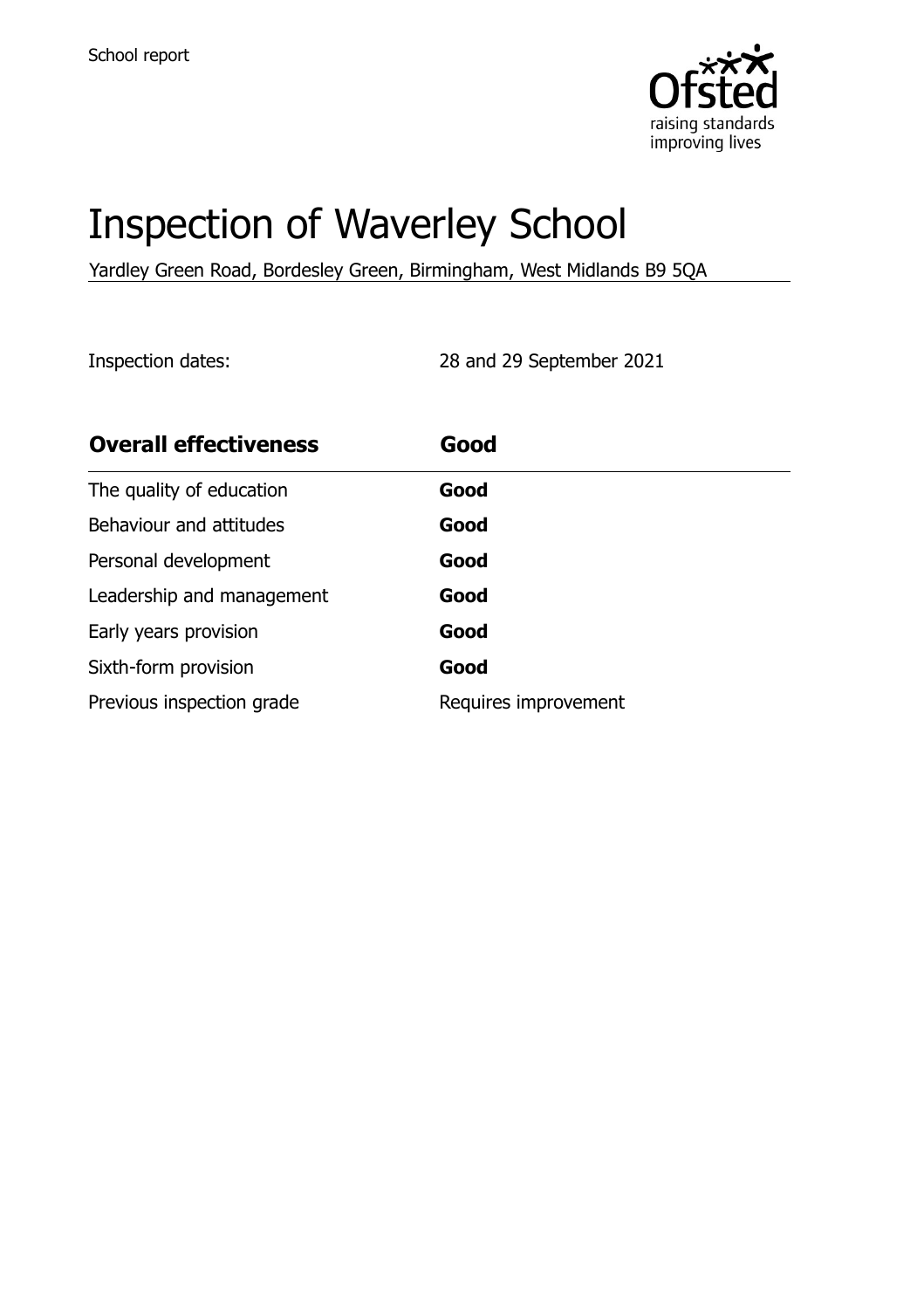

## **What is it like to attend this school?**

Pupils are happy to come to this school. Inspectors saw how enthusiastic they are in their learning, for example in vibrant Spanish lessons, taught all through school from Reception into secondary. Pupils said they are safe in school. Those spoken to knew who to go to if they were worried or being bullied. Inspectors saw, when incidents do occur, how well leaders respond to protect pupils. Throughout their visit, they saw pupils behaving well and with positive attitudes to their work.

Learning is appropriately challenging. Many pupils said they found mathematics hard, but the school is ambitious for all its pupils to do as well as they can. Those who find learning difficult or have barriers to learning are well supported through the specialist resource base. Some of these pupils move successfully to the sixth form and beyond.

Pupils have a strong understanding of diversity, respect and tolerance, including for different family lifestyles. The school promotes this well through its relationships, sex, and health education (RSHE) programme, which receives strong parental support.

Some parents raised concerns about the quality of communication and information they receive from the school, so there is more to do to ensure leaders are reaching all parents.

#### **What does the school do well and what does it need to do better?**

The curriculum is ambitious, designed to stretch pupils regardless of their starting points. The all-through provision enables pupils moving from primary to secondary to build on their prior learning. In most subject areas, curriculum leaders work well together cross-phase, for example in music where the curriculum is well sequenced. It is not so well sequenced from primary to secondary in history, however. Trustees and governors know their strengths and areas for development well. They have placed a high emphasis on training for staff and leadership to ensure high-quality provision.

Children start off well in early years from their very low entry points. Teachers promote a love of reading. The phonics programme in Reception is taught in a wellsequenced order. Books are matched well to the letters and sounds children know. This ensures children can decode successfully. Older pupils can read fluently or, when facing unfamiliar words, decode them using their phonics skills. On occasion, phonics is not so consistently taught in Years 1 and 2, where teachers do not always model sounds and letters correctly.

English leaders have carefully considered the right texts for each class to engage readers. For example, leaders chose David Almond texts in Year 7 to address missed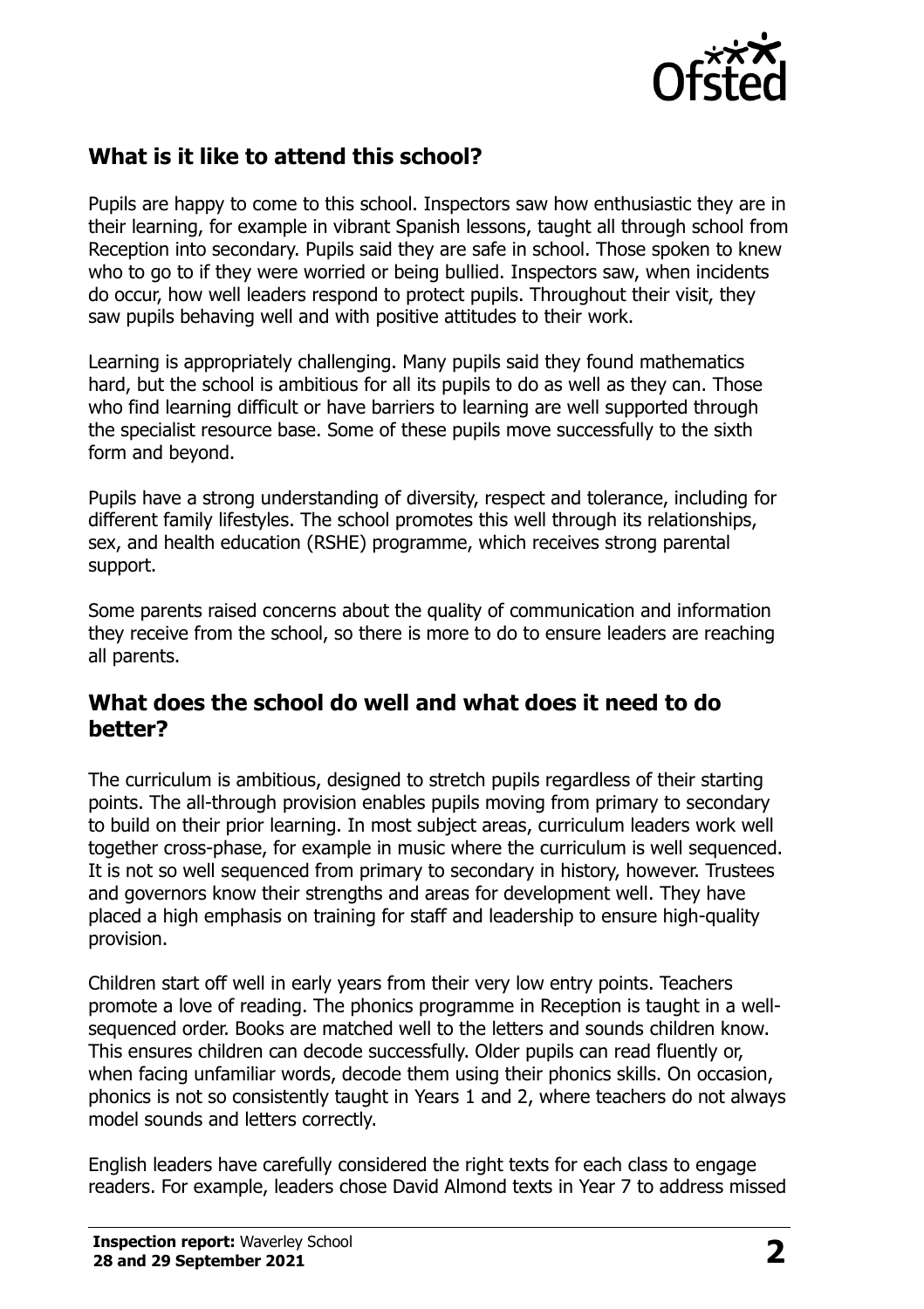

learning due to the COVID-19 (coronavirus) pandemic. Writing is a key focus of the school; pupils had limited experience of this during COVID-19. Work in books is well presented and shows pupils have pride in their work. They have opportunities for extended writing across subjects. For example, in Year 7 French pupils were writing freely conversations based on greetings.

Leaders deliver the mathematics curriculum consistently well. It ensures pupils build on prior learning. In primary, teachers help pupils to develop their fluency, as well as problem-solving and reasoning skills. In modern foreign languages, curriculum leaders are well trained. They deliver a programme based on pupils learning and remembering new vocabulary. Pupils are confident using grammar in each language taught with accuracy.

The curriculum for pupils with special educational needs and/or disabilities (SEND) is adapted well to meet their needs. Pupils are well integrated in lessons. They access a curriculum comparable to their peers and achieve well. This includes those in the resource base taught by specialist staff.

Assessment systems are well established, particularly in English, mathematics and science, early years, early reading and the sixth form. Regular monitoring ensures there is swift support for those falling behind.

There is a calm orderly environment in the early years. Children listen well to adults and to each other. Children use the wide range of resources in the classroom to build on their learning. The outdoor area is not as well planned to develop children's learning.

Leaders have developed a sixth-form curriculum to ensure the best possible outcomes for students. There is an impressive range of destinations and further study courses. Disadvantaged students and those with SEND also do well.

Pupils behave well in lessons and when moving around the school. However, some parents and a small number of pupils had mixed views of behaviour. Leaders recognise that previously it was an issue of concern. The school works successfully promoting attendance throughout the school from early years to sixth form, given the constraints of COVID-19. Staff follow up first day absence rigorously.

Leaders promote personal development well. The RSHE programme provides pupils with the relevant information they need. Pupils are well informed on local issues, such as knife crime and drugs. Drugs was a theme for assemblies and RSHE during the inspection. There are many enrichment opportunities in music, although these were disrupted by COVID-19. Careers education is strong. An external agency provides impartial advice that enables pupils to make informed decisions about their futures. During the inspection sixth formers attended a careers fair.

Most staff responding to the Ofsted survey disagreed that leaders manage workload well. However, the school's recent staff survey was more positive. A recent staffing reorganisation aimed at achieving equity in teaching load has led to some staff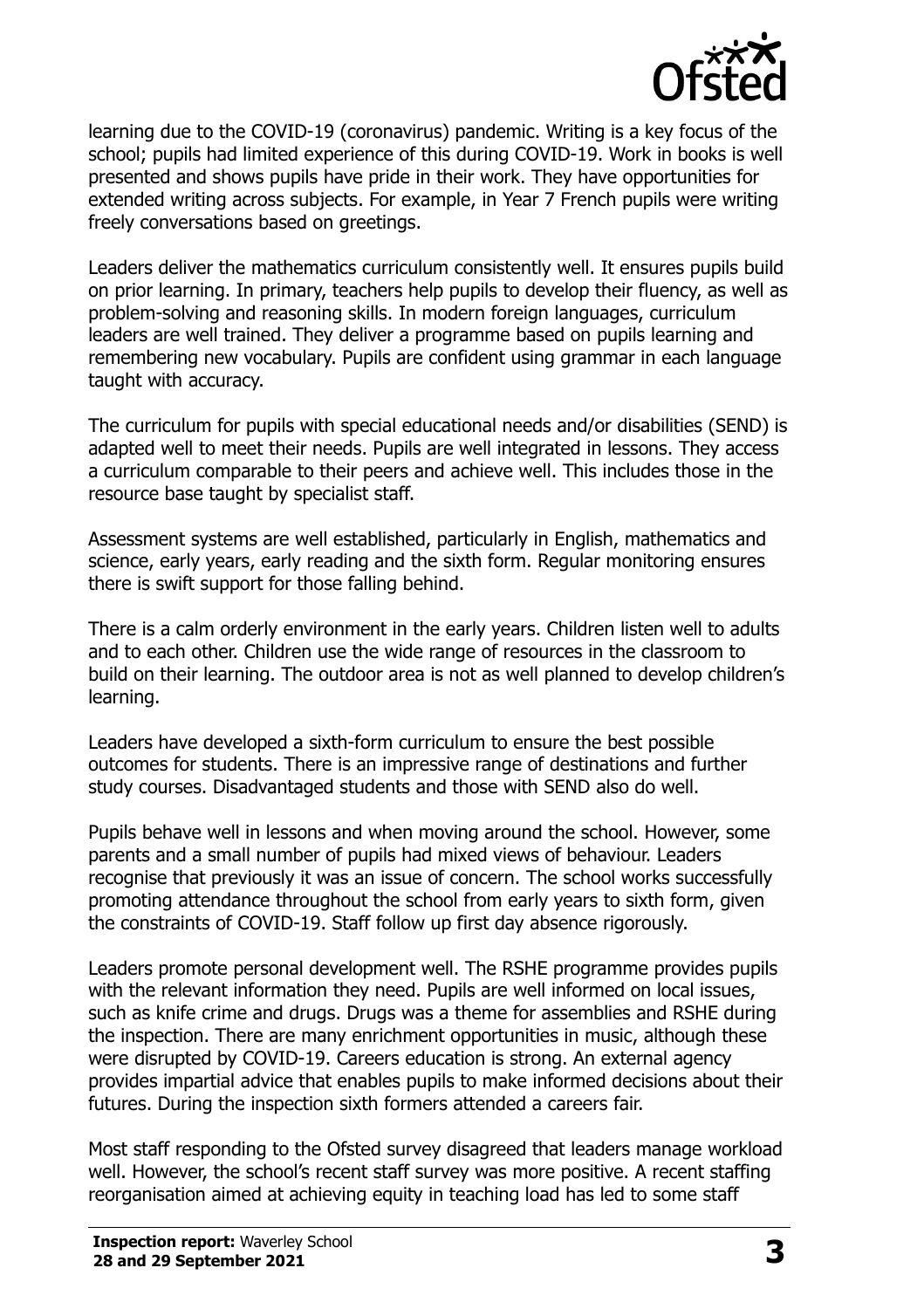

working longer hours than previously. Leaders have more to do to engage with staff on this issue.

## **Safeguarding**

Arrangements for safeguarding are effective. Leaders are well trained. They identify pupils who need early help and respond appropriately to incidents. They reflect on their practice and make changes if required. Records are secure, and referrals are made promptly to relevant agencies. Trustees and governors are highly knowledgeable. They hold leaders to account and ensure processes for safer recruitment are robust. There is a strong culture of encouraging pupils to speak up. Pupils were confident any issues would be followed up and dealt with. Staff are well trained to respond to issues of child sexual exploitation should they be reported.

## **What does the school need to do to improve?**

#### **(Information for the school and appropriate authority)**

- A minority of parents spoken to, and those responding to surveys, expressed concerns around behaviour, communication and the information they receive. The school showed their records of their contact with every parent, including during lockdown. However, changes in the method of communication, exacerbated by face-to-face meetings cancelled due to COVID-19, meant some parents felt less involved. Leaders should engage with parents to ensure that they address their concerns.
- Many staff felt that leaders were not addressing their concerns over workload. Consequently, they felt overworked. Leaders should do more to ensure that staff feel their workload is manageable.
- Some of the phonics teaching in Years 1 and 2 is not as consistent as the best practice seen elsewhere in the school. As a result, some pupils do not use their phonics knowledge as confidently as others to decode unfamiliar words. Leaders should review their provision in these year groups to ensure it is of consistently high quality.
- $\blacksquare$  Not all of the curriculum leaders liaise closely between the primary and secondary phases. As a result, the curriculum in history is not as well sequenced as in other subjects. Leaders should ensure there is consistency in curriculum planning across all subjects.

## **How can I feed back my views?**

You can use [Ofsted Parent View](http://parentview.ofsted.gov.uk/) to give Ofsted your opinion on your child's school, or to find out what other parents and carers think. We use information from Ofsted Parent View when deciding which schools to inspect, when to inspect them and as part of their inspection.

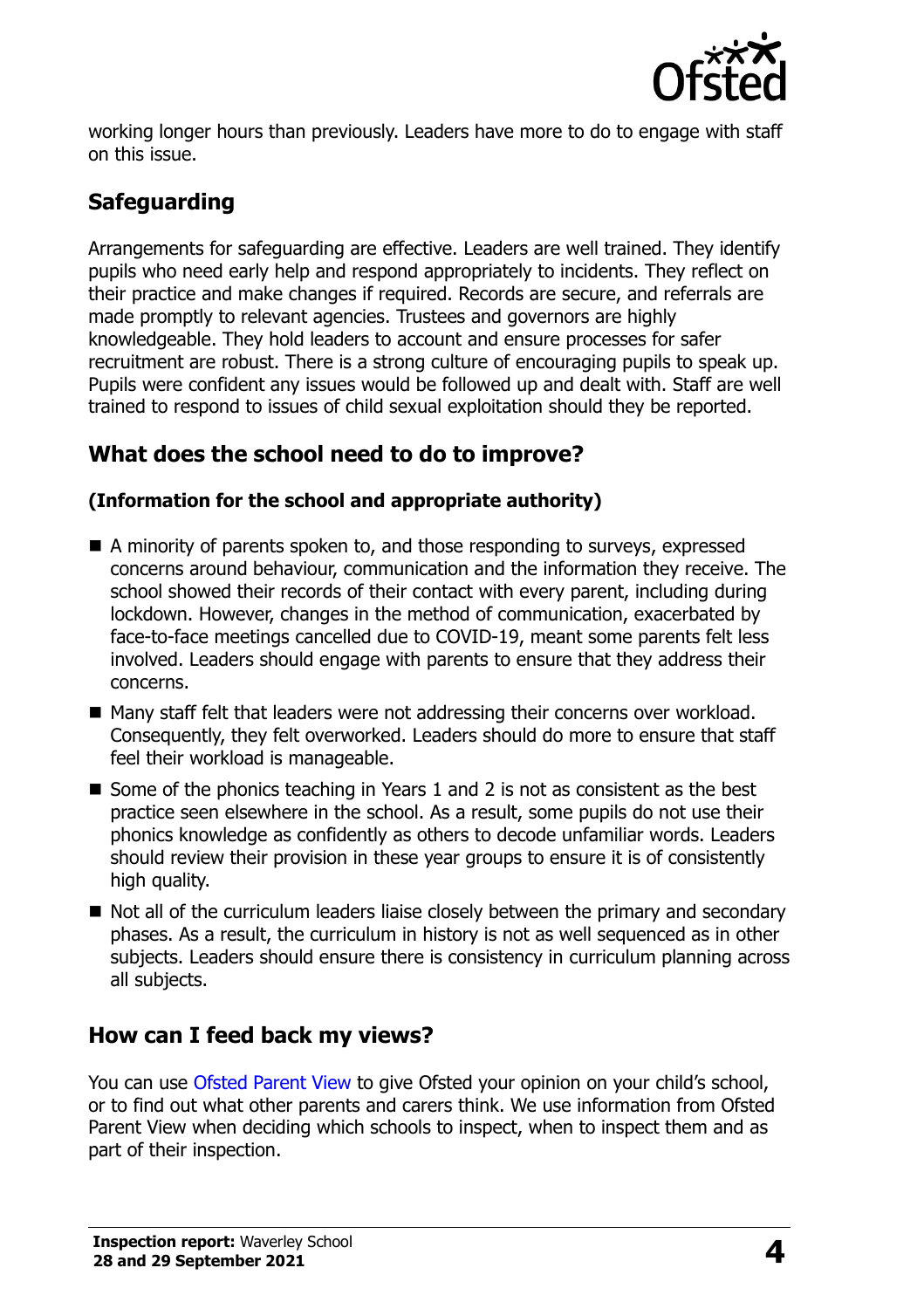

The Department for Education has further quidance on how to complain about a school.

If you are the school and you are not happy with the inspection or the report, you can [complain to Ofsted.](http://www.gov.uk/complain-ofsted-report)

## **Further information**

You can search for [published performance information](http://www.compare-school-performance.service.gov.uk/) about the school.

In the report, '[disadvantaged pupils](http://www.gov.uk/guidance/pupil-premium-information-for-schools-and-alternative-provision-settings)' refers to those pupils who attract government pupil premium funding: pupils claiming free school meals at any point in the last six years and pupils in care or who left care through adoption or another formal route.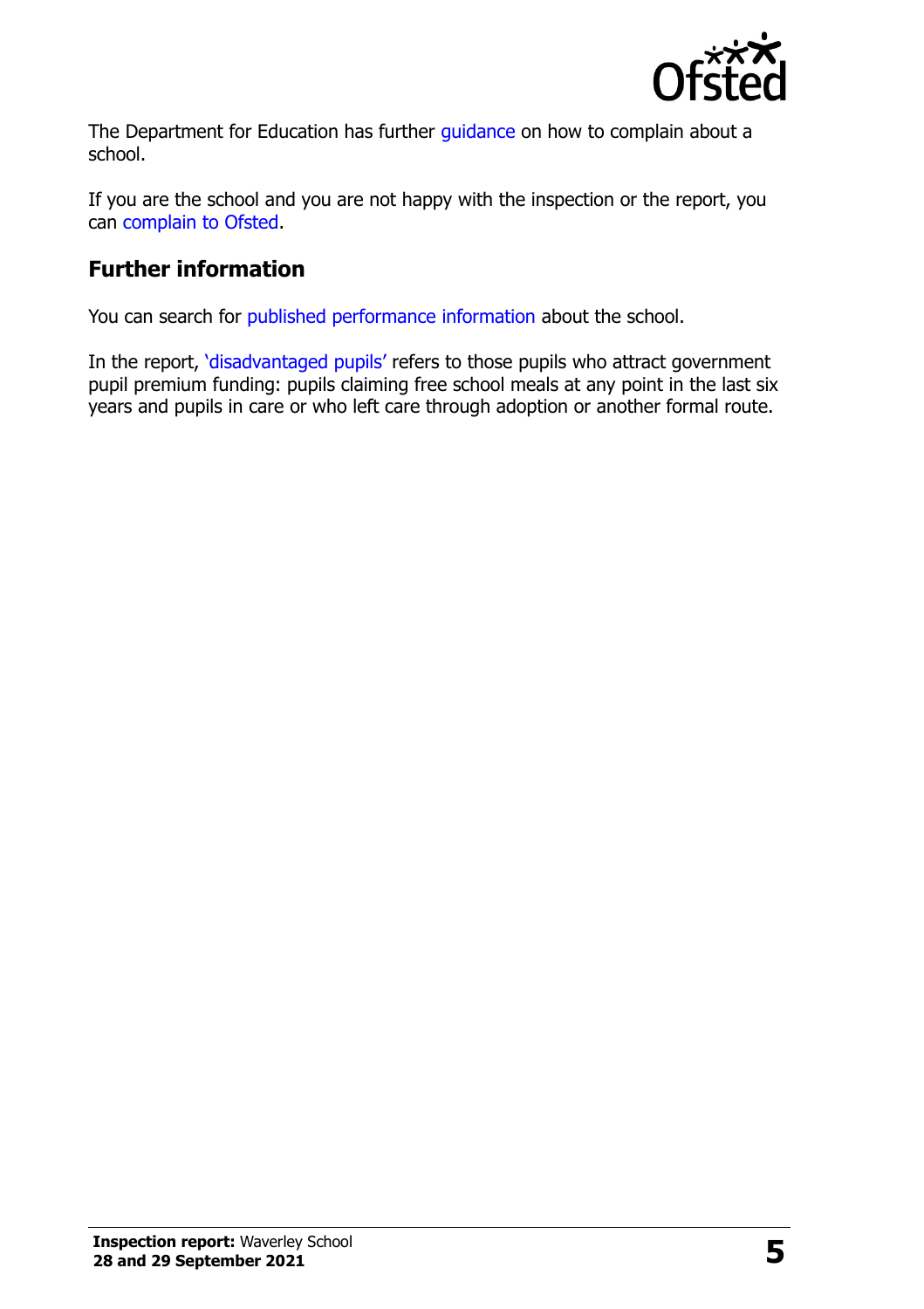

## **School details**

| Unique reference number                            | 142219                                                                              |  |
|----------------------------------------------------|-------------------------------------------------------------------------------------|--|
| <b>Local authority</b>                             | Birmingham                                                                          |  |
| <b>Inspection number</b>                           | 10201030                                                                            |  |
| <b>Type of school</b>                              | All-through                                                                         |  |
| <b>School category</b>                             | Academy converter                                                                   |  |
| Age range of pupils                                | 4 to 19                                                                             |  |
| <b>Gender of pupils</b>                            | Mixed                                                                               |  |
| <b>Gender of pupils in sixth-form</b><br>provision | Mixed                                                                               |  |
| Number of pupils on the school roll                | 1,690                                                                               |  |
| Of which, number on roll in the<br>sixth form      | 107                                                                                 |  |
| <b>Appropriate authority</b>                       | Board of trustees                                                                   |  |
| <b>Chair of local governing body</b>               | James Sutton                                                                        |  |
| <b>Principal</b>                                   | Satnam Dosanjh (Co-Principal – primary)<br>and Ann Lloyd (Co-Principal – secondary) |  |
| <b>Website</b>                                     | www.waverley.bham.sch.uk                                                            |  |
| Date of previous inspection                        | 28 - 29 November 2017, under section 5<br>of the Education Act 2005                 |  |

#### **Information about this school**

- Both of the co-principals were recently appointed to jointly lead the school after the executive headteacher left in December 2020.
- There is a specialist resource base on the site of the school. One pupil is in registered alternative provision.
- The school meets the requirements of the Baker Clause. This means that pupils in Years 8 to 13 receive information about the full range of education and training options open to them. This includes opportunities for a range of education and training providers to speak to pupils about technical education qualifications and apprenticeships.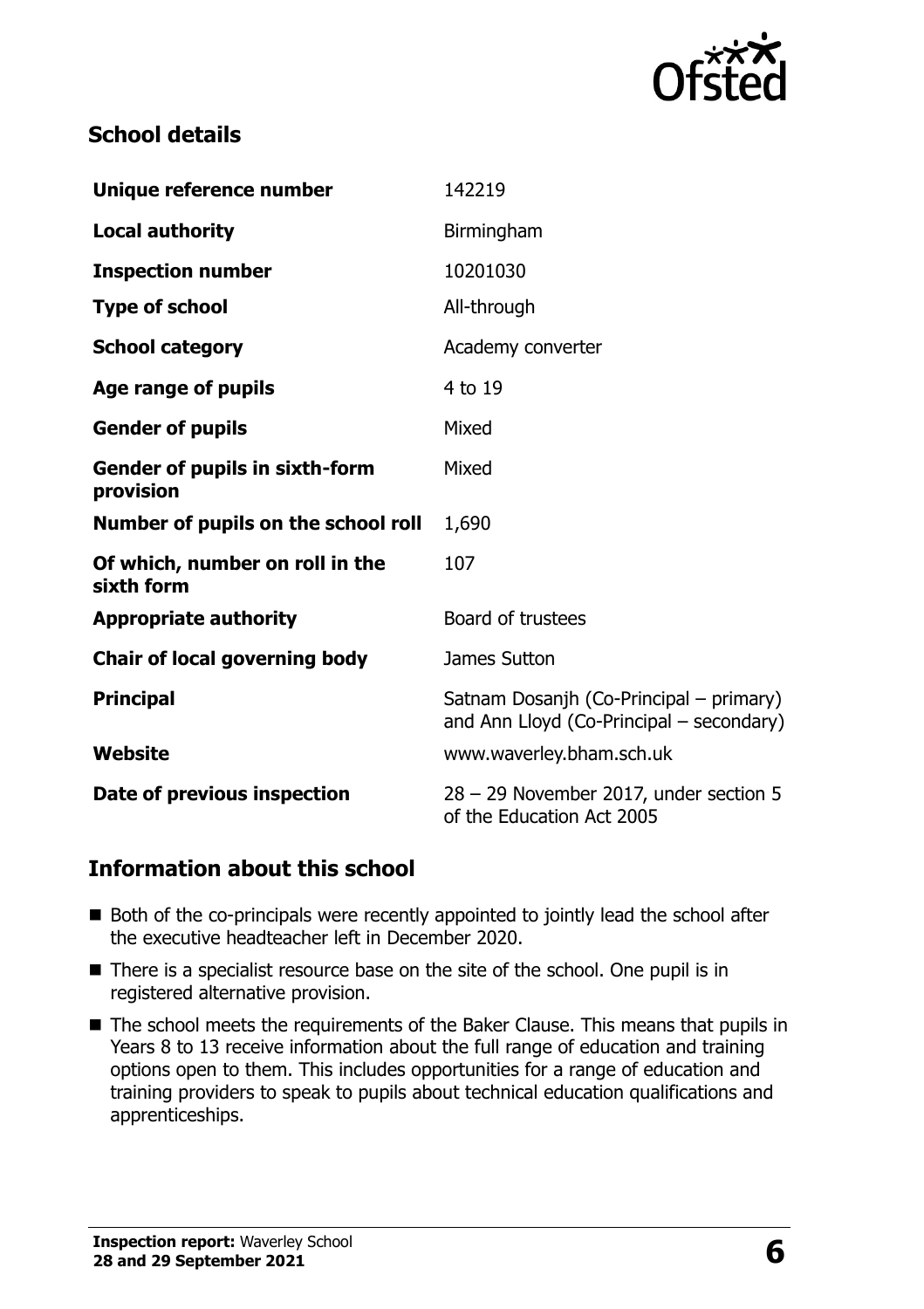

### **Information about this inspection**

This was the first routine inspection the school received since the COVID-19 pandemic began. Inspectors discussed the impact of the pandemic with school leaders and have taken that into account in their evaluation.

The inspection was carried out under section 5 of the Education Act 2005.

- Inspectors held meetings with the co-principals; other senior leaders; subject leaders; the coordinators for SEND, early years, and the sixth form and other members of staff. Curriculum leaders with responsibility for early years, early reading and primary English were absent due to COVID-19 during this inspection.
- They spoke to pupils. Inspectors spoke to parents at the gate. An inspector spoke to a parent on the telephone, met a parent at the school, and took account of a message from a parent. Inspectors met virtually in separate meetings with the chief executive officer, the chair of the trust and the chair of the local governing body.
- They took account of 17 responses to the Ofsted Parent View free-text service and 19 responses to the online questionnaire, Ofsted Parent View. There were 75 responses to the Ofsted pupil survey from all year groups between Year 1 and 11, and 71 responses to the Ofsted staff questionnaire. They also took account of 78 responses to the school's most recent staff survey conducted from July to September 2021.
- Inspectors considered information on behaviour, personal development, safeguarding and child protection.
- Inspectors focused deeply on early reading, English, mathematics, history, modern foreign languages and personal, social and health education. Inspectors visited lessons, looked at pupils' work, and spoke to subject leaders, teachers and pupils. Inspectors also looked at pupils' work in music.

#### **Inspection team**

| Mark Sims, lead inspector | Her Majesty's Inspector |
|---------------------------|-------------------------|
| Sara Arkle                | Ofsted Inspector        |
| Sarah Ashley              | Ofsted Inspector        |
| <b>Graeme Rudland</b>     | Ofsted Inspector        |
| Susan Ray                 | Ofsted Inspector        |